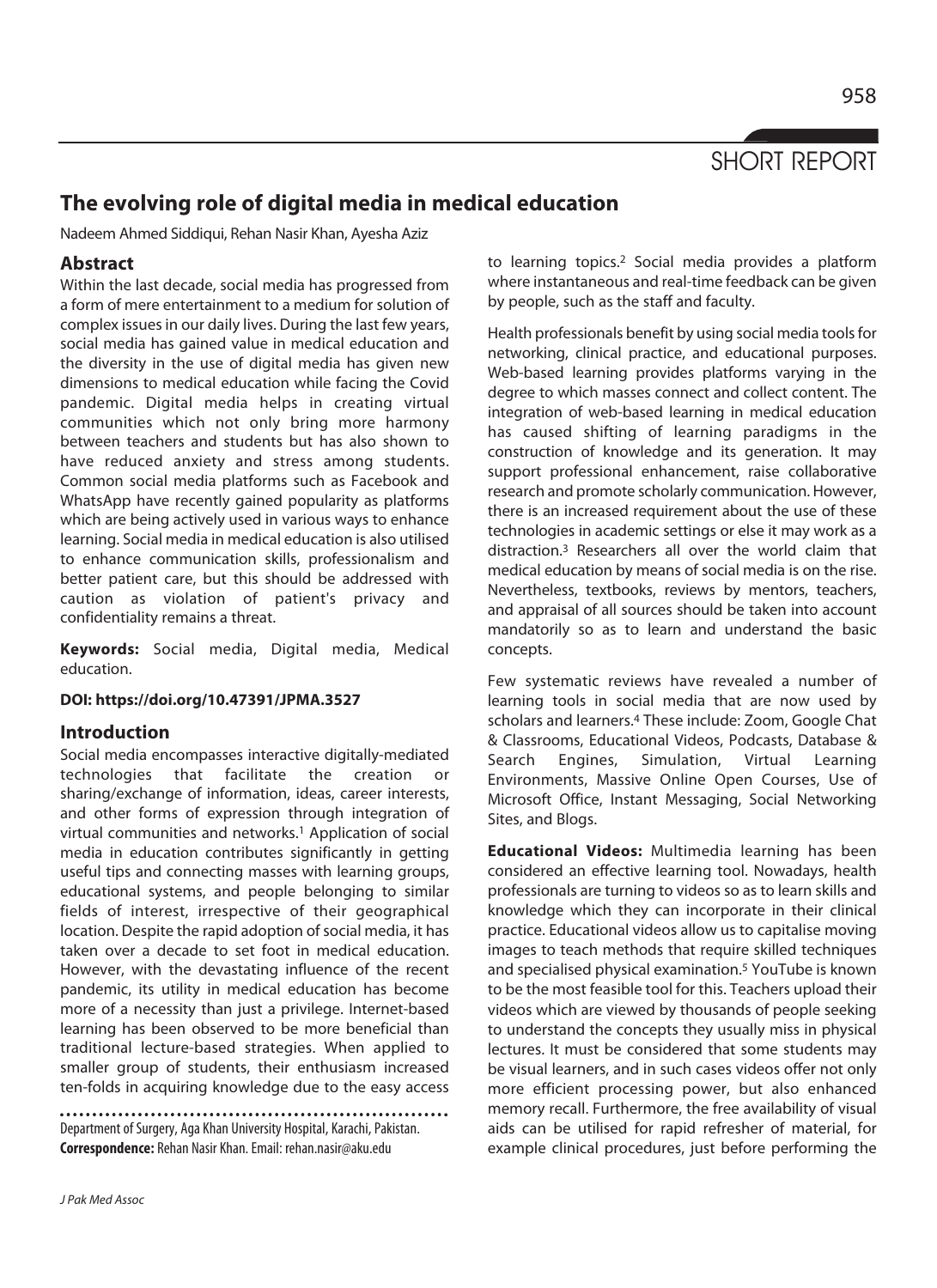said activity, for better proficiency.

**Podcasts:** The educational utility of podcasts in medical education has been steadily gaining popularity in recent years. Podcasts are known to be audio-visual files generated by individual users. It refers to the distribution of media content, which can be either downloaded or streamed by the listener at their own convenience. Its easy access and affordability factor has made it popular as an e-learning tool.<sup>6</sup>

**Database & Search Engines:** Database search engines came into being due to the advancement of medical technology. They are designed to grant quick and easy way to find high quality research evidence that helps in clinical practice. Choosing relevant database engines is very important. Web/cyberspace has a range of produced information on distinct search engines. These search engines accumulate data from software facilities that find information from different websites and arrange them under one roof.7

The benefits of database engines in learning are that students are able to analyse their performance which includes their strengths and weaknesses, encouragement of participation in discussions, and determine their understanding of the content.

**Simulation:** Another learning tool is 'simulation-based' education, which fundamentally refers to an artificial representation of a real world process to attain educational goals through experiential learning.<sup>8</sup> Medical simulations open the gates to the acquisition of clinical skills through methodical practice deliberately. It is used as an alternative tool for real patients in order to achieve as much practice as possible without the fear of making mistakes. Clinical competence is also achieved by acquiring the skills of communication, organisation, professional attitudes, ethical practice and information technology.9

**Virtual Learning Environments:** Virtual learning environments (VLEs) are considered to be compelling and influential in support of medical education. Principally, VLEs consist of online platforms which not only offer resources, and activities to its learners, but also offer and promote interactions and means of assessments within the context of the course structure. They can contribute to the knowledge of working conditions, limitations and main difficulties of the students, thus promoting didactic actions in supporting them.10

VLEs can be used to provide integrated learning by acting as content hubs as well as providing opportunities for formative and summative tests, as well as facilitating

contact between students and their teachers. Virtual Reality (VR) is another tool that comes under this domain. It is different from normally used interfaces by immersing medical education into the 3D world. VR technology is used to prepare health care providers to replicate highacuity experiences such as (trauma), gain expertise, and engage in a simulated world to manage mental health problems, stress, and phobias.11

**Massive Online Open Courses:** These days, massive online open courses (MOOC) are popular educational modalities in the fields of medicine and healthcare. MOOCs generally include 'context'-oriented courses, with open dialogue between participants and instructors. When delivered by credible institutions, they may provide useful access to accurate knowledge regardless of time, place, or educational level.

These courses are easily provided by prestigious universities developed in website platforms such as Coursera, Udemy, EdX, etc., video sessions, series of lectures and discussion forums.12 They attract a large number of participation due to their ease of use and global availability. Careful incorporation of high-quality MOOCs into courses promotes "blended learning," which improves conventional classroom instruction while requiring some infrastructural and intellectual investments.13

**Instant Messaging:** Another emerging and potentially useful tool in this advancing world of medical education is the inclusion of instant messaging. People are more readily available to question and answer queries over networking sites such as WhatsApp, Telegram, etc. Use of mobile learning (m-learning) is known to increase student participation, promoting feedback process and communication methods. The implementation of this kind of learning has demonstrated many benefits that include integration of theories in clinical practice with one search, increase access to study material and a platform for clarifying any ambiguity.14 However, these modalities are better suited for formative engagement and reflection, rather than adding to the summative performance of the students.

**Social Networking Sites:** Known to be most common engines among all generations for over a decade, social networking sites have a great use in medical education, too.

With the development of Facebook, Twitter, etc., these sites have emerged as incredibly quick outlets for university students to share personal and professional content. The benefits of using social media for